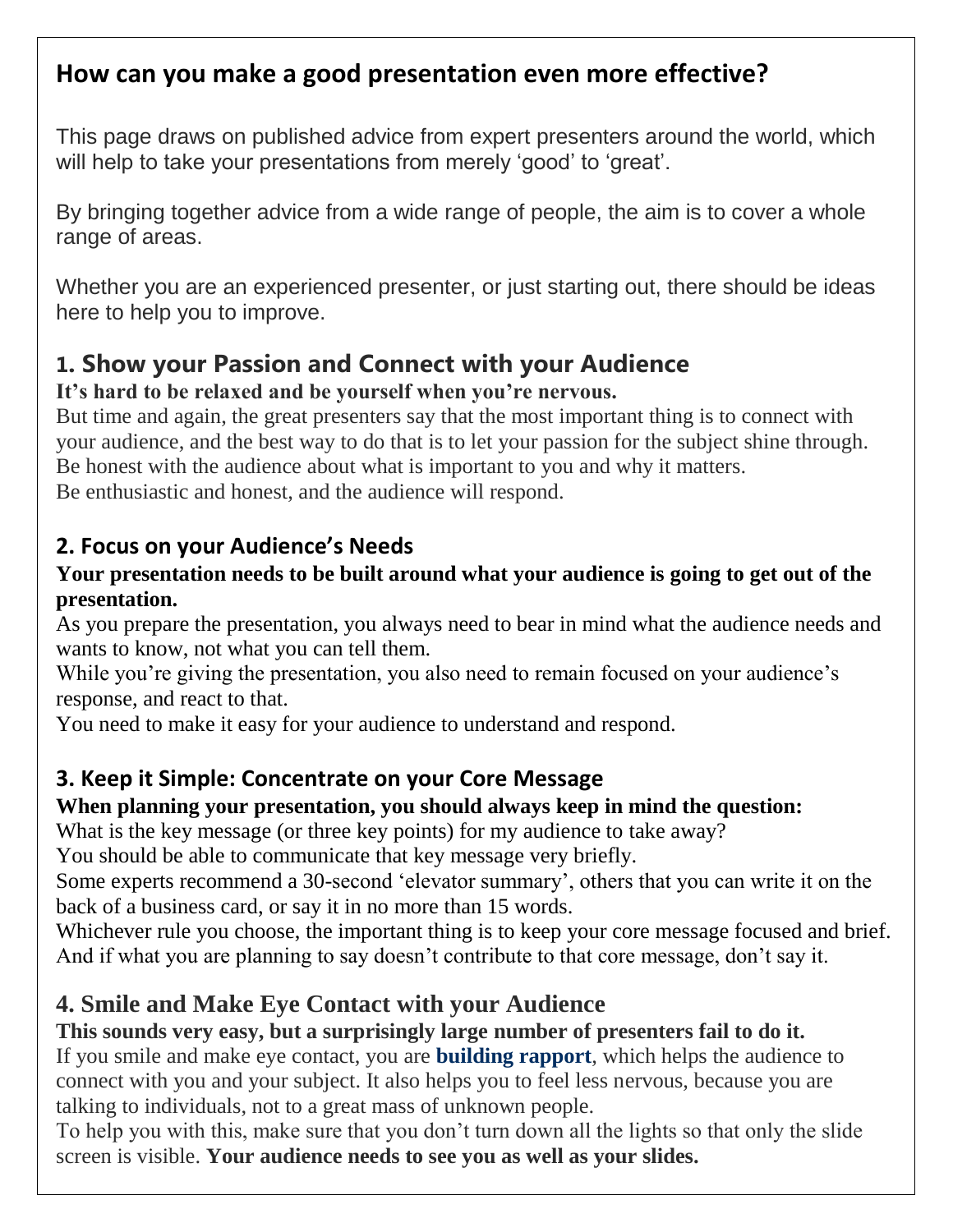# **5. Start Strongly**

### **The beginning of your presentation is crucial. You need to grab your audience's attention and hold it.**

They will give you a few minutes' grace in which to entertain them, before they start to switch off if you're dull. So don't waste that on explaining who you are. Start by entertaining them. Try a story (see tip 7 below), or an attention-grabbing (but useful) image on a slide.

# **6. Remember the 10-20-30 Rule for Slideshows**

This is a tip from Guy Kawasaki of Apple. He suggests that slideshows should:

- Contain no more than 10 slides:
- Last no more than 20 minutes; and
- Use a font size of no less than 30 point.
- This last is particularly important as it stops you trying to put too much information on any one slide. This whole approach avoids the dreaded 'Death by PowerPoint'.
- As a general rule, slides should be the sideshow to you, the presenter. A good set of slides should be no use without the presenter, and they should definitely contain less, rather than more, information, expressed simply.
- If you need to provide more information, create a bespoke handout and give it out **after** your presentation.

# **7. Tell Stories**

## **Human beings are programmed to respond to stories.**

Stories help us to pay attention, and also to remember things. If you can use stories in your presentation, your audience is more likely to engage and to remember your points afterwards. It is a good idea to start with a story, but there is a wider point too: you need your presentation to act like a story.

Think about what story you are trying to tell your audience, and create your presentation to tell it.

Finding The Story Behind Your Presentation

To effectively tell a story, focus on using at least one of the two most basic storytelling mechanics in your presentation:

**Focusing On Characters** – People have stories; things, data, and objects do not. So ask yourself "who" is directly involved in your topic that you can use as the focal point of your story.

For example, instead of talking about cars (your company's products), you could focus on specific characters like:

The drivers the car is intended for  $-$  people looking for speed and adventure The engineers who went out of their way to design the most cost-effective car imaginable